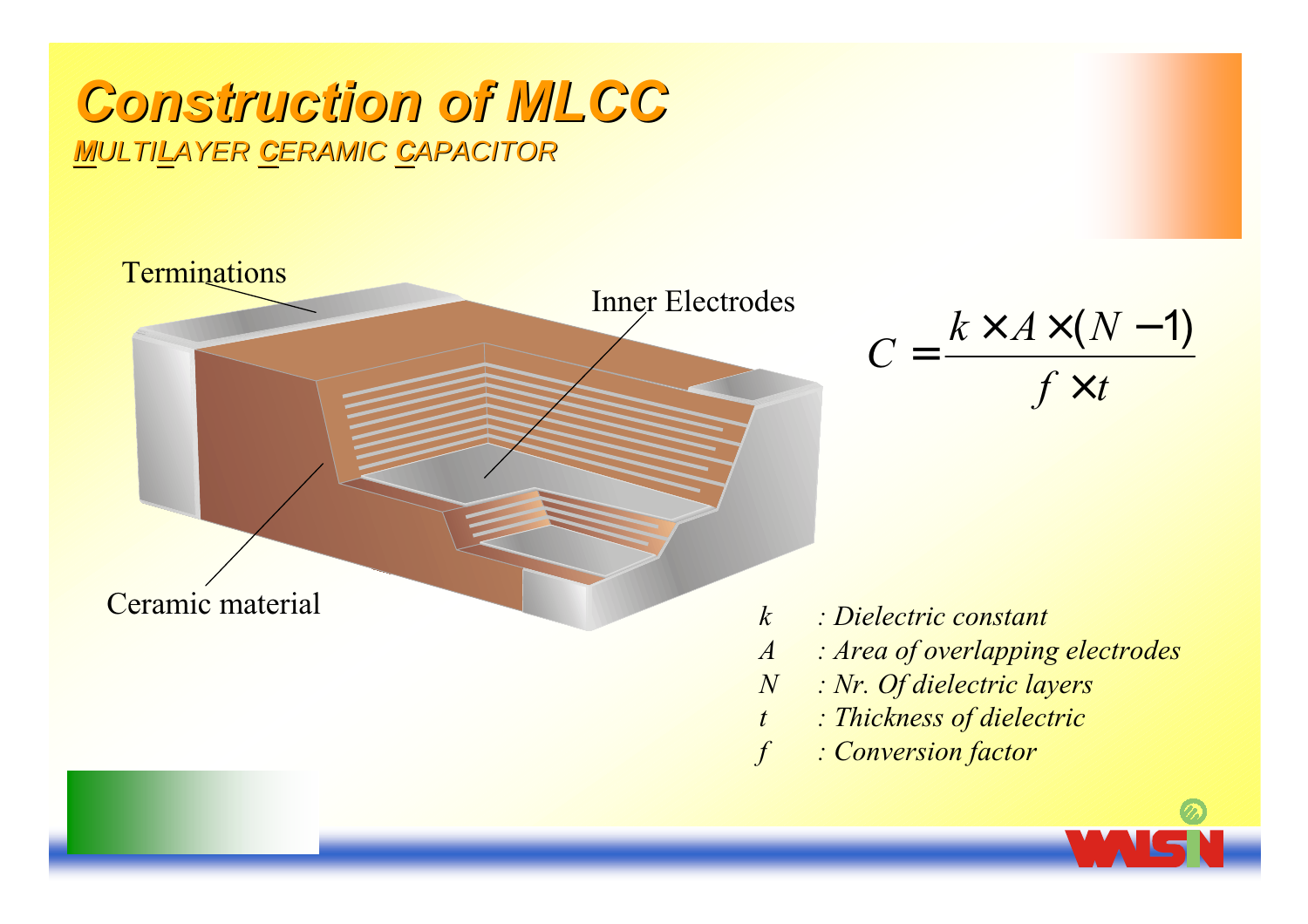## **Materials and Performance Characterization**

| Designation                                    | Class          | Temperature<br>Range $(^{\circ}C)$                          | Temp-Cap<br>Change                                                |
|------------------------------------------------|----------------|-------------------------------------------------------------|-------------------------------------------------------------------|
| <b>Temperature</b><br>compensating<br>NP0, C0G |                | $-55$ to $+125$                                             | $\pm$ 30 ppm                                                      |
| Intermediate K<br>X7R, BX                      | $\overline{2}$ | $-55$ to $+125$                                             | $\pm$ 15%                                                         |
| High K<br>Y5V(F)<br>Z5U(E)                     | $\overline{2}$ | $-30$ to $+85$<br>$(-25 \text{ to } +85)$<br>$+10$ to $+85$ | $+22$ to $-82\%$<br>$(+30 \text{ to } -80\%)$<br>$+22$ to $-56\%$ |

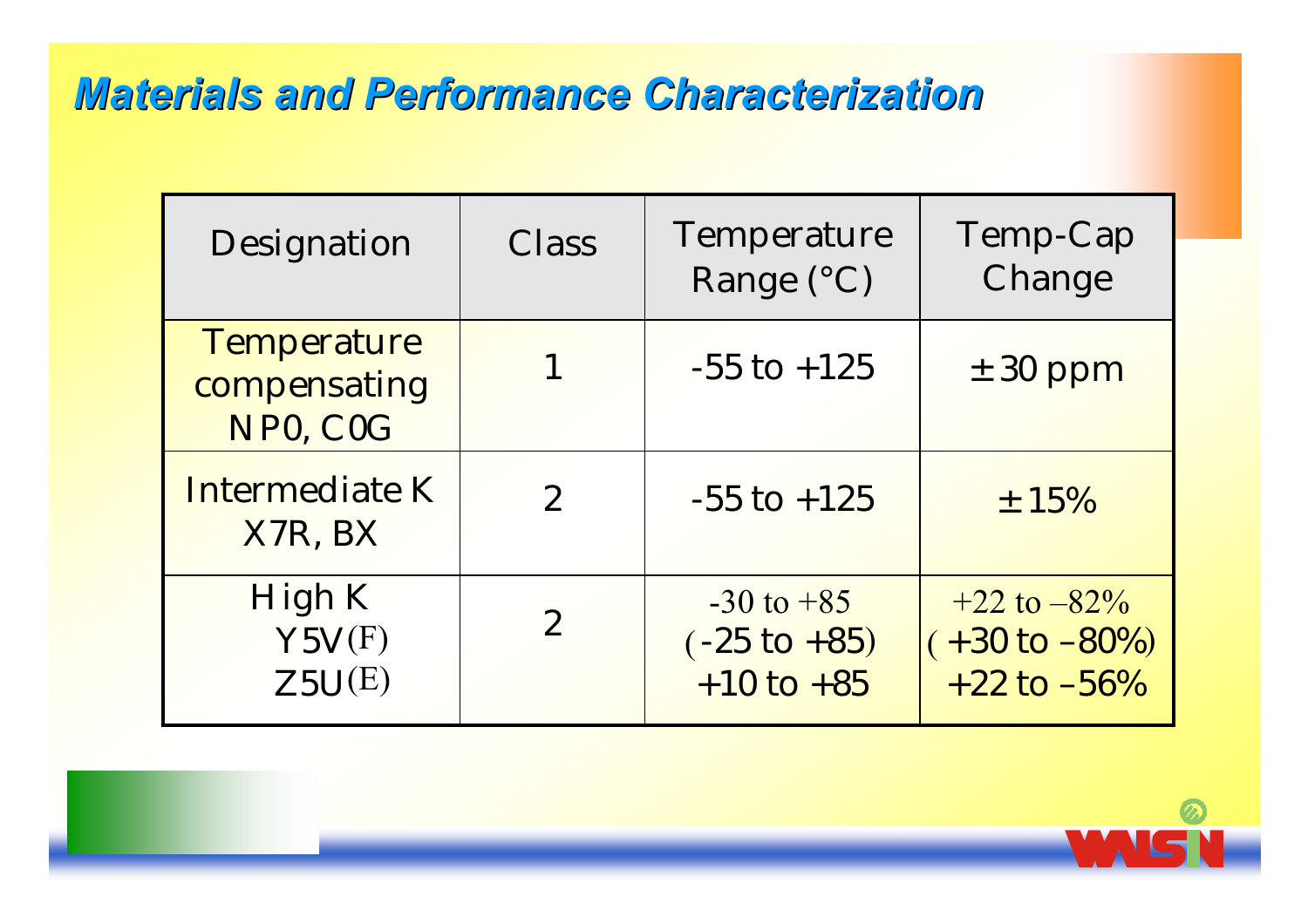## Capacitance change v.s. Temperature